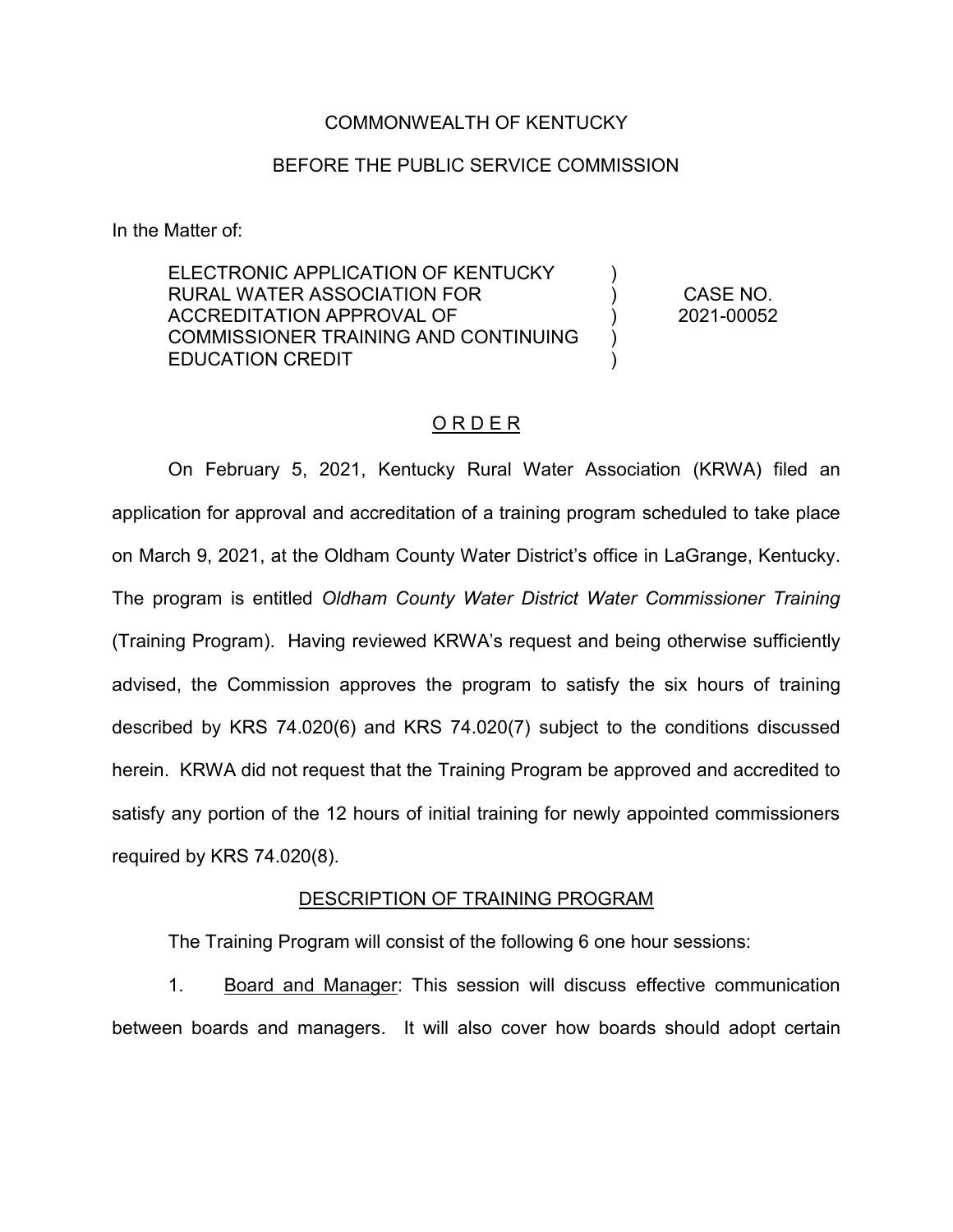policies, including personnel policies, a purchasing policy such as the Model Procurement Code, an investment policy, and cost-based rates.

2. Ratemaking 101, Part I: This session will provide a detailed overview of the Commission's ratemaking process for water districts.

3. Boardmanship: This session will discuss the roles and duties of a water district board as a whole, the duties of individual board members, and the duties of board officers.

4. Extending Meter Service Life: This session will discuss whether sample testing is the functional equivalent of testing each meter, the ANSI Standard method of sample testing, and the Commission's recent decisions on water utility efforts to extend meter service life to 15 years.

5. Ratemaking 101, Part II: This is a continuation of the session above.

6. Recent Developments in Utility Regulation: This session will discuss recent developments in public utility law and regulation, including unaccounted water loss, borrowing money, revisions to the Open Meetings Act, sovereign immunity, wholesale water purchase agreements, franchises, laws enacted by the 2020 General Assembly, and recent court and Commission decisions.

The presenters of the sessions at the Training Program will be attorneys from Stoll Keenon Ogden, PLLC, who regularly practice before the Commission, and Andy Lange, the assistant director of KRWA. KRWA provided detailed PowerPoint slides for each session that relate to the stated topics, and KRWA indicated that copies of the slides would be provided participants of the training.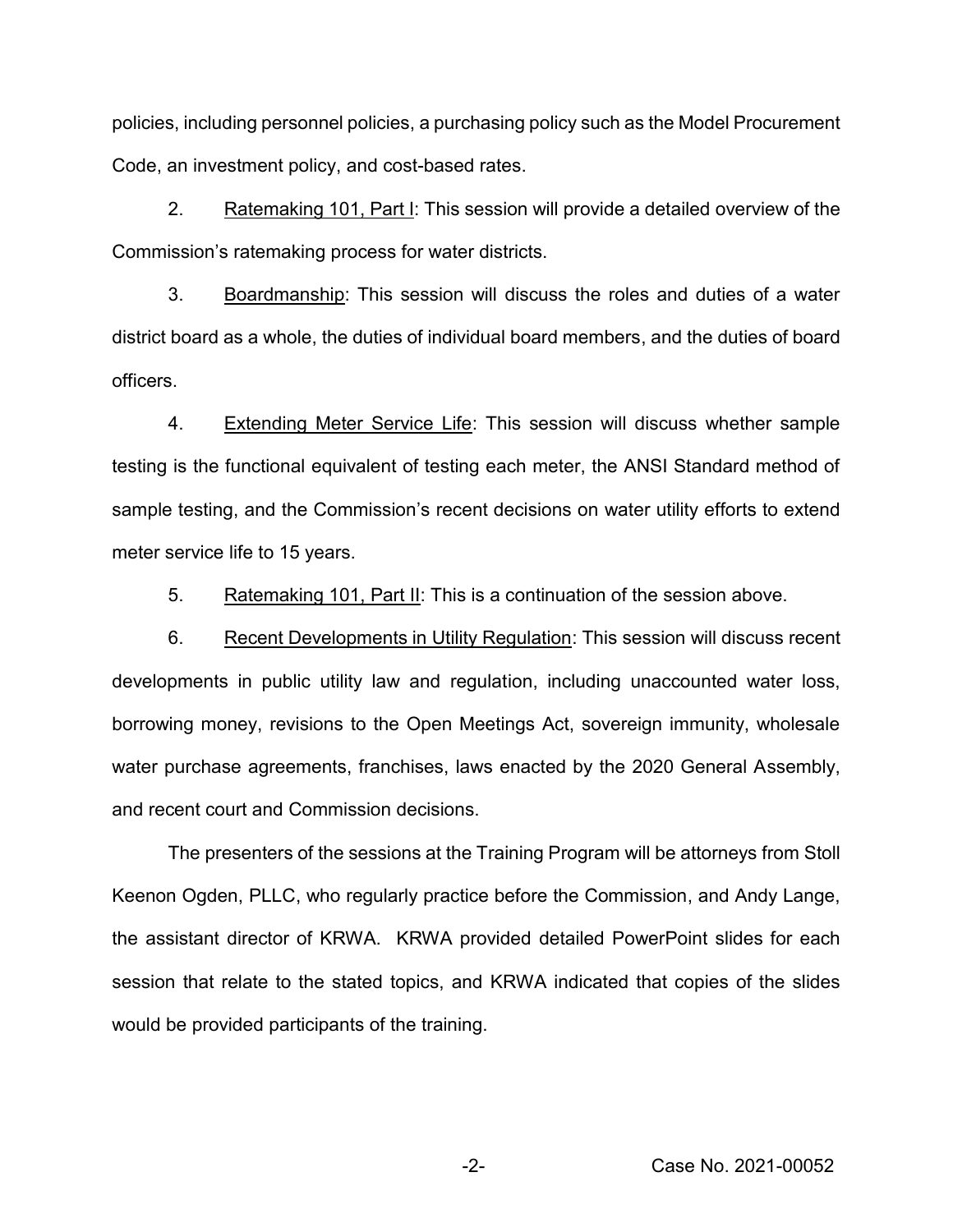#### DISCUSSION

KRS Chapter 74 authorizes the creation of water districts for the purpose of operating drinking water facilities and wastewater treatment and collection facilities. Water districts organized under KRS Chapter 74 must be administered by a board of commissioners that shall control and manage the affairs of the district.<sup>1</sup> KRS 74.020(8) requires each newly appointed water district commissioner to complete 12 instructional hours of training regarding the laws governing the management and operation of water districts, and other subjects as determined appropriate by the Commission within 12 months of the commissioners' initial appointment.<sup>2</sup> KRS 74.020(6) and (7) encourage water district commissioners to complete six instructional hours of "water district management training approved by the Public Service Commission" in each additional calendar year by allowing the commissioners to receive a raise if they complete that training each year.

KRWA indicates that it is seeking to have the Training Program approved to satisfy six hours of the annual training necessary for water district commissioners to satisfy KRS 74.020(6) and (7), but is not seeking to have it approved to satisfy the initial training requirements of KRS 74.020(8). The Commission has discretion in approving "water district management training" offered by third parties to satisfy the six hours of subsequent training described in KRS 74.020(6) and (7) if it determines that the programs are "high quality" and will "enhance a water district commissioner's understanding of his or her

 <sup>1</sup> *See* KRS 74.020(1)

 $2$  KRS 74.020(8)(b) (discussing the training requirements for new water district commissioners).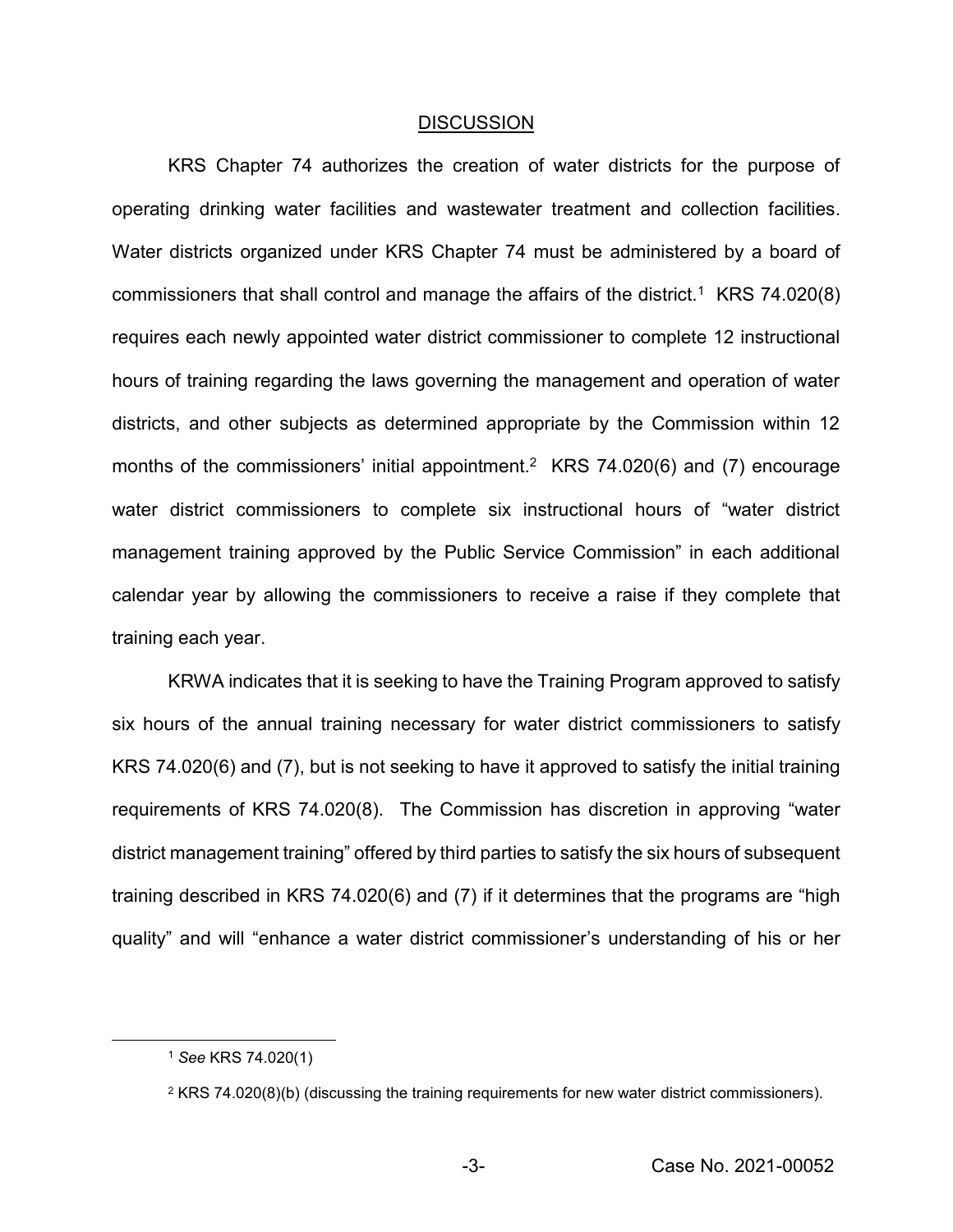responsibilities and duties."3 However, third parties applying for approval of a proposed water district commissioner training program must file their applications, including a detailed description of the program, a description of the qualifications of any presenters, and a copy of the written materials to be distributed at the program among other things, 30 days prior to the first date on which the program is to be offered.<sup>4</sup>

KRWA provided the information required by 807 KAR 5:070 and the Commission's order in Case No. 2018-00085 in a timely manner. The Training Program also covers topics that will be relevant and useful to water district commissioners. Moreover, the presenters appear to have knowledge of the topics they intend to discuss, and based on a review of the materials provided, the Training Program appears to be well developed and of a high quality. Thus, the Commission finds that the Training Program will provide water district commissioners relevant and useful knowledge that will enhance the quality, management, operation or maintenance of the water systems they operate and, therefore, will conditionally approve the Training Program to satisfy the training requirements set forth in KRS 74.020(6) and (7) or a portion thereof*.*

IT IS THEREFORE ORDERED that:

1. KRWA's Training Program is hereby conditionally approved and accredited for up to six hours of annual water district management training for water district commissioners seeking to satisfy the training requirements set forth in in KRS 74.020(6) and (7).

 <sup>3</sup> *See* KRS 74.020(7)(c) (stating that the Commission "shall encourage and promote the offerin<sup>g</sup> of high quality water district management training programs that enhance a water district commissioner's understanding of his or her responsibilities and duties").

<sup>4</sup> Case No. 2018-00085, *Review of Training Required and Authorized by KRS 74.020 for the Commissioners of Water Districts* (Ky. PSC Mar. 15, 2018), Order at 4–5.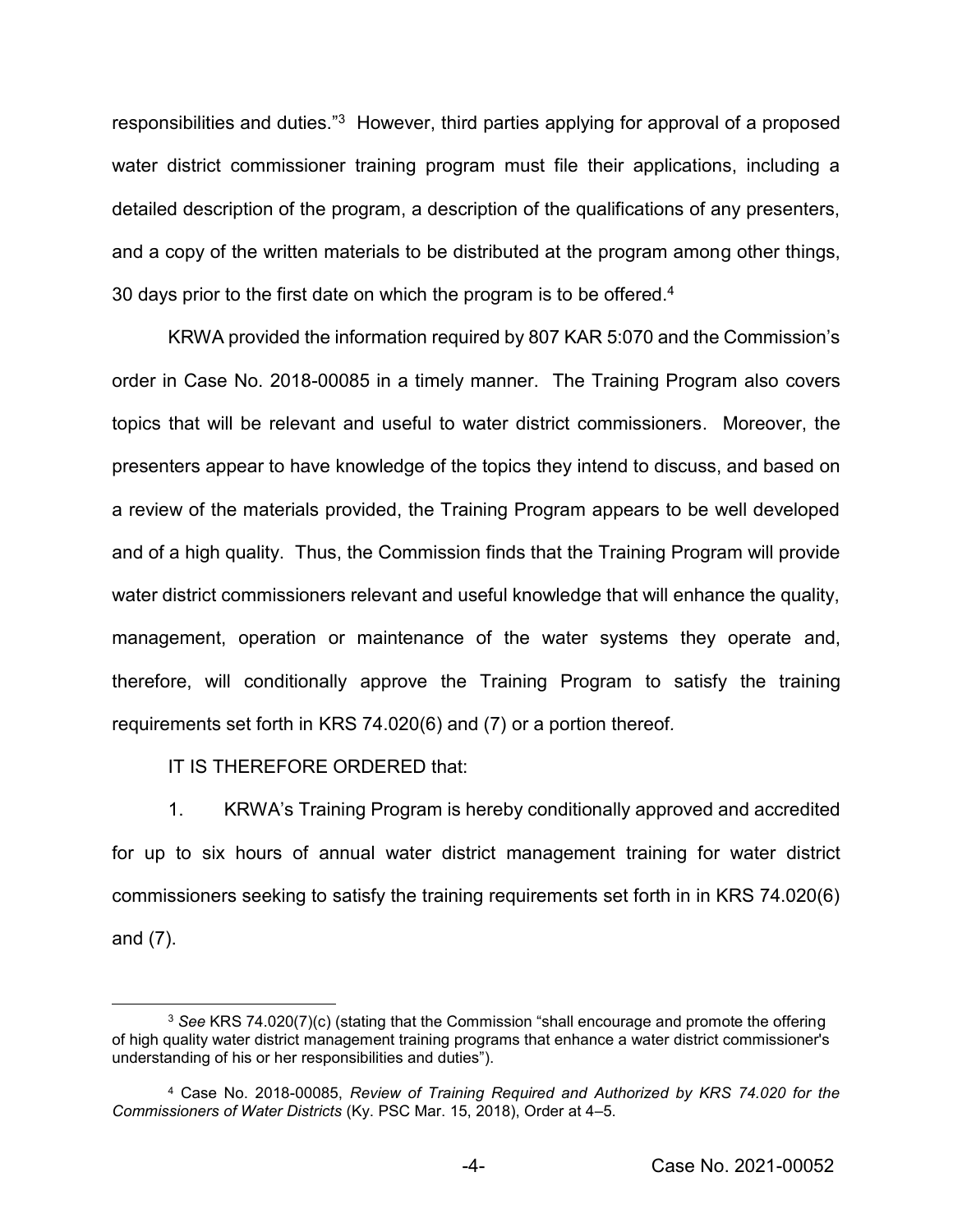2. KRWA's Training Program may not be used by water district commissioners seeking to satisfy any portion of the initial training requirement for water district commissioners required by KRS 74.020(8).

3. KRWA shall retain a record of all water district commissioners attending the Training Program.

4. No later than 30 days after each scheduled offering of the Training Program, KRWA shall file with the Commission:

a. A sworn statement attesting that the accredited instruction was performed, including a statement that the materials regarding each session were distributed as required by the Commission herein;

b. A description of any changes in the presenters or purposed curriculum that occurred after the application;

c. The name of each attending water district commissioner, his or her water district, and the number of hours that he or she attended; and

d. A copy of any written material given to water district commissioners attending the sessions that was not previously provided to the Commission.

5. Upon receipt of the materials identified in paragraph 4 and provided there are no material changes to the program, the Commission shall issue a final order approving and accrediting each offering of the Training Program.

6. KRWA shall notify the Commission in advance when it schedules future offerings of the Training Program and shall permit a representative of the Commission to attend the Training Program at the Commission's discretion, without charge, to assess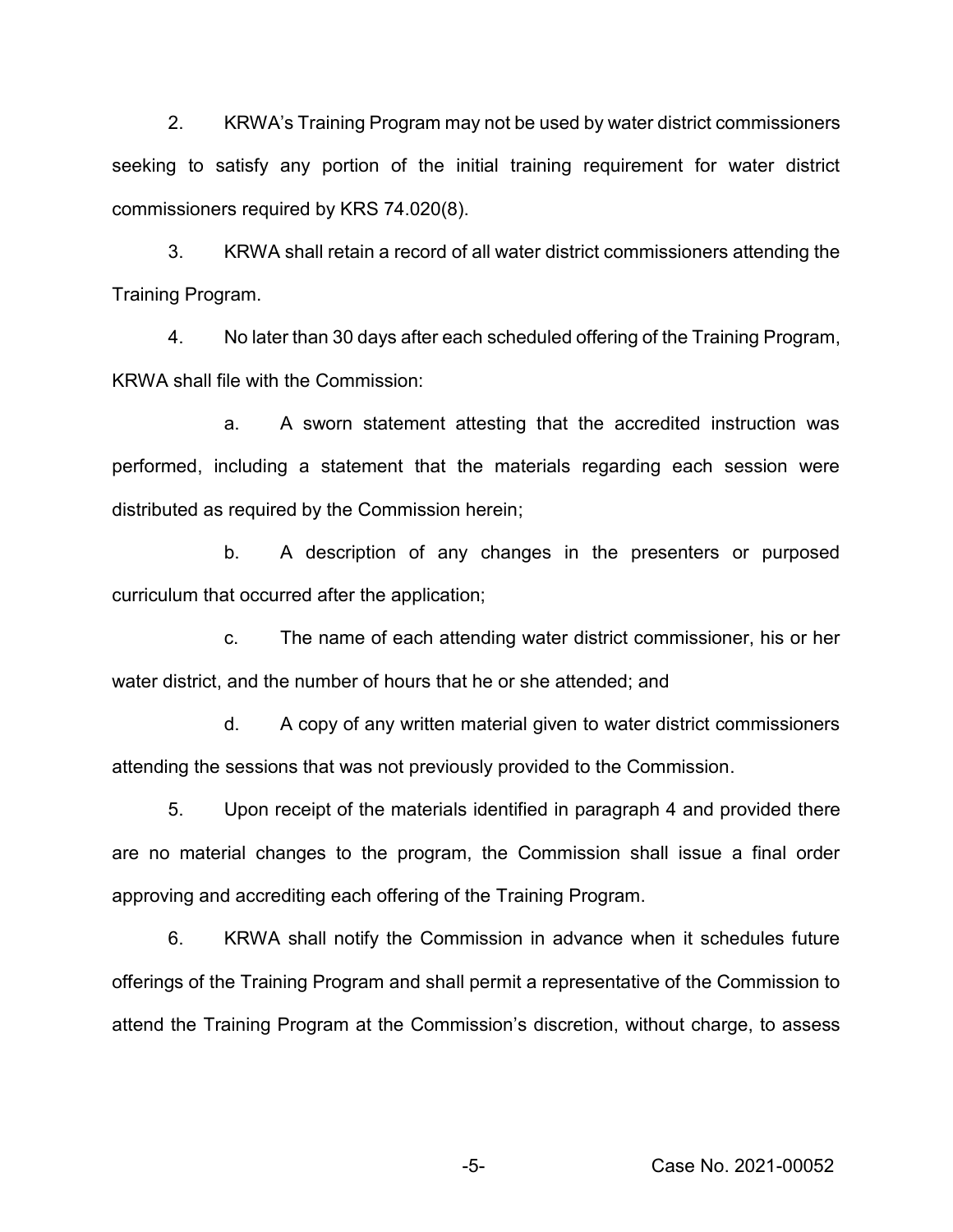compliance with this Order or the quality of instruction or for any other purpose deemed necessary by the Commission.

# [REMAINDER OF PAGE INTENTIONALLY LEFT BLANK]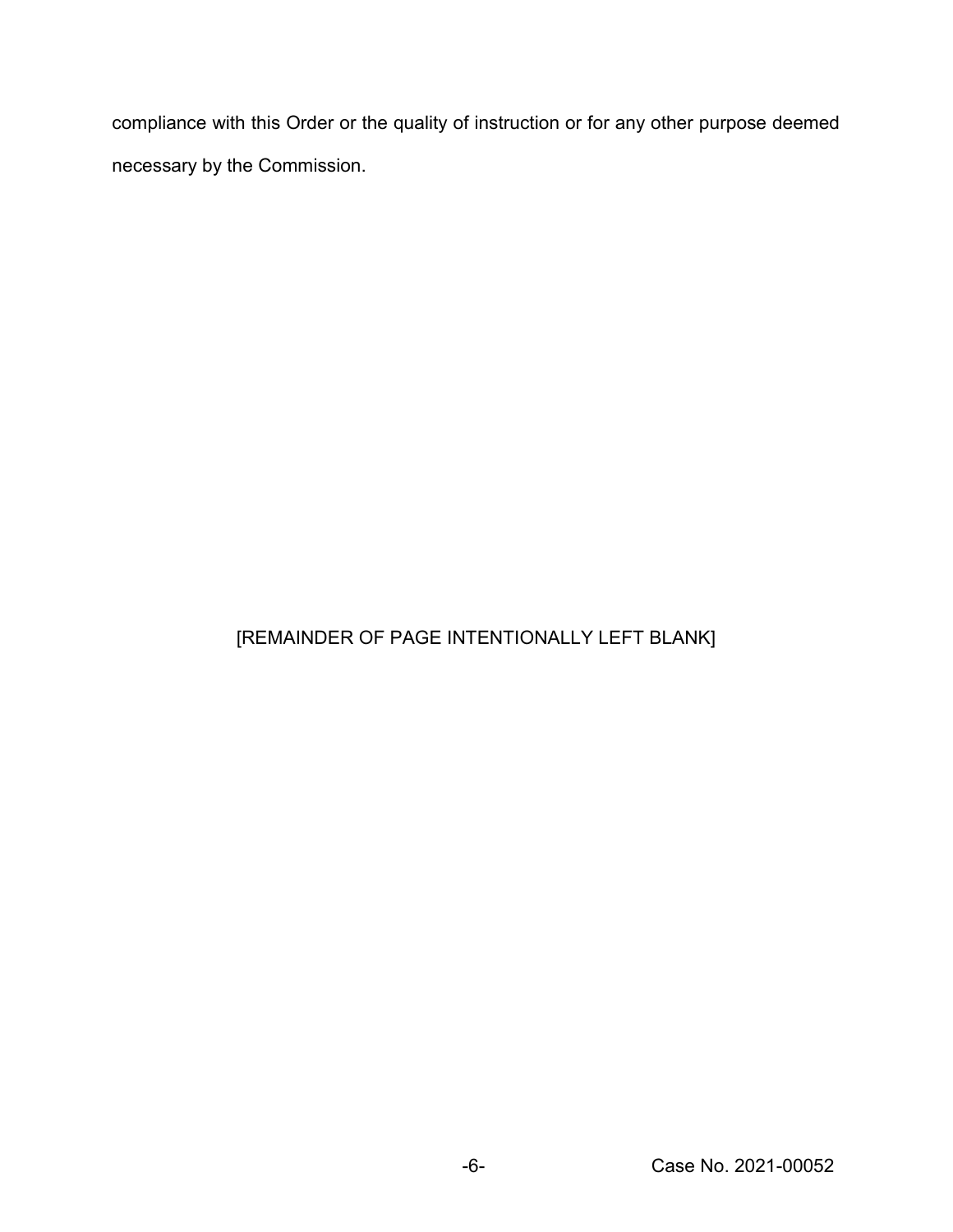By the Commission



ATTEST:

)<br>de C. Brdwell

Executive Director

Case No. 2021-00052